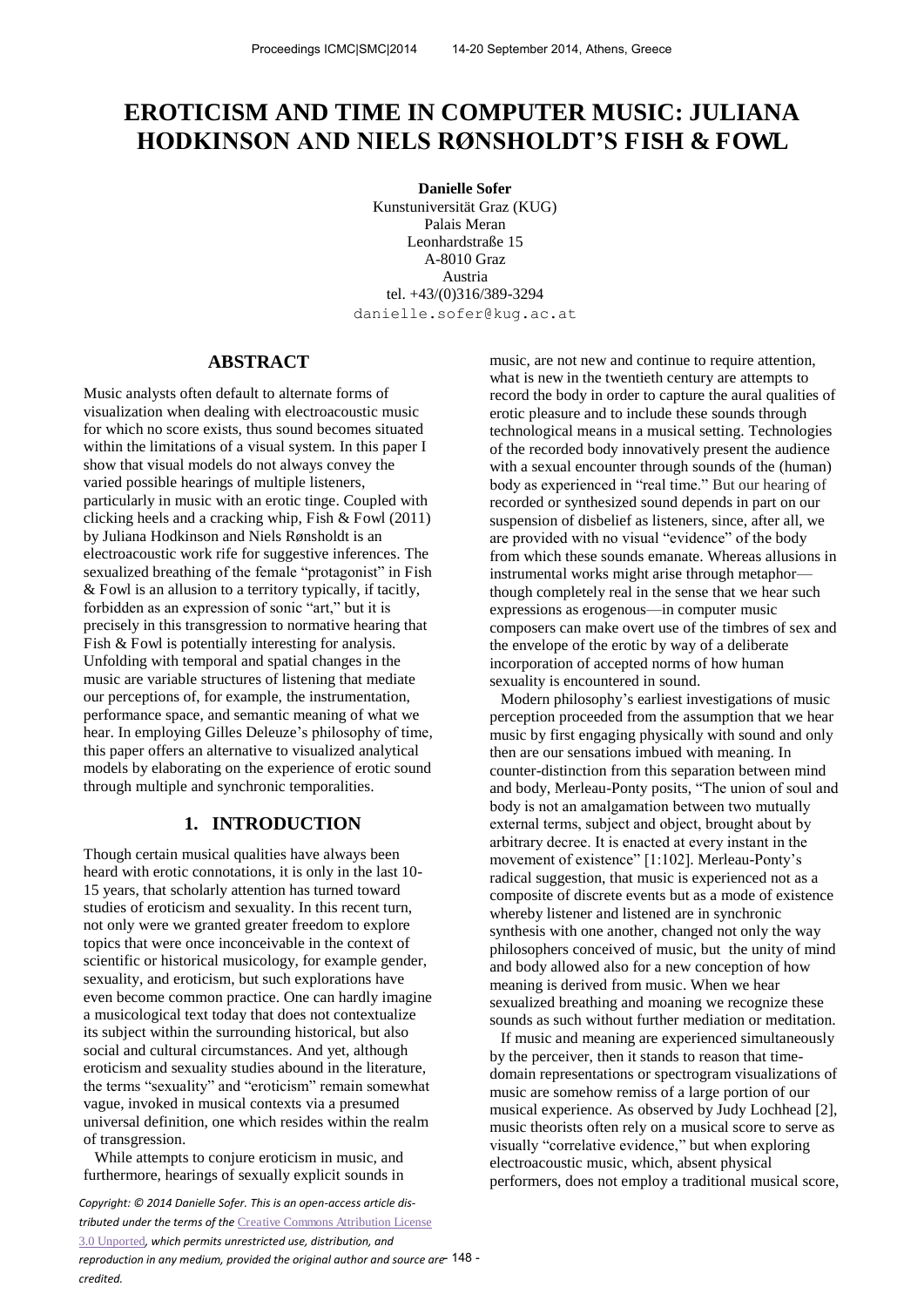those theorists who rely on conventional methods to bring about consistent, or in any case, proven analytical results tend to incorporate alternative visualizations that need not be condoned by the composer or geared toward performance.

As Denis Smalley explains, there possibly exist for an electroacoustic work "three types of score which might contain perceptually relevant information": (1) a score used by a performer in mixed works of live electronic music, (2) a "technical" score, or a record of how the piece was produced, and (3) a "diffusion score," "often a free, sketchy, graphic representation of the sounding context," which would be useful as an indication of timing for engineers and composers diffusing the work in a concert. "But," Smalley is quick to warn, outside of these three variations, "we must be cautious about putting too much faith in written representations" [3:108]. And I extend this caution also to other forms of visualization in the context of music analysis.

Though visual representations are tempting, they are lacking for several reasons. First, images that display the entirety of a composition, such as a spectrogram, do not adequately convey the experience of music in time.<sup>1</sup> Secondly, as observed by Mary Simoni [5] (for alternative examples, see also [6]), time-domain representations, even those which compile in "realtime"—depicting frequency and amplitude as they unfold—do not adequately convey timbral qualities, and merely communicate, as with any analysis, only that which the analyst intuits as relevant. From this, it is surmisable that a third analytical framework, focusing explicitly on the firsthand experience of music as it unfolds in time, could bypass these secondary visualizations. In this paper, I would like to focus on this third analytical strategy, and to propose a timebased analysis of electroacoustic music absent visualization.

Fish & Fowl (2011) by Juliana Hodkinson and Niels Rønsholdt is an electroacoustic work rife for suggestive inferences. Coupled with clicking heels and cracking whips, the sexualized breathing of the female "protagonist" in Fish & Fowl is an allusion to a territory typically, if tacitly, forbidden in scholarly rapport. Stripping the character of her moaning, whipping, and pleasurable exclamations, a spectrogram realization of Fish & Fowl would barely turn heads, leaving behind only a residue of strong and weak impulses. In the visual realm, absent these timbral qualities, the semantic meaning—though conveyed easily through audible utterances—is all but lost. If music analysis is to be reconceived to include the many semantic inferences listeners experience synchronically in the midst of hearing, we analysts must find a new method of exploration, one that departs from a dependence on visual representations.

Music theorist Brian Hulse's [7] musical engagement with the "virtual," which he frames within a Deleuzian reading of Bergson's philosophy, proposes a musical

 $\overline{a}$ 

hearing that acknowledges ambiguity and engages in the pluralism of many possible aesthetic experiences. As Hulse explains, "In the virtual, we find a technical approach to thinking musical time whereby the rich temporal depths of music, completely obscured by traditional notation (which collapses time to an all-atonce spatial representation), become accessible to a different kind of thought; a thought that is fully in contact with music as a process rather than as a static product" [7:50]. Taking to task Hulse's invitation toward a Deleuzian "thinking music," this paper is organized in three parts. I first outline the three perspectives of the "virtual" through the synthesis as conceived in Deleuze's framing of time through the experience of difference and repetition. Second, I then tie these perspectives to musical experience by way of Hodkinson and Rønsholdt's Fish & Fowl. And lastly, in attempts to convey a theoretical framework for electroacoustic music while also maintaining an openended interpretation, I then raise questions about the manner in which listeners can potentially derive meaning from music with erotic overtones without essentializing or reducing the analysis to so-called representative assumptions about the plot, subject, source, essence, nature, or labor of this music and the musicians involved in its creation and production.

## **2. TIME AS THE SYNTHESIS OF DIFFERENCE AND REPETITION**

"The primacy of identity, however conceived," writes Gilles Deleuze, "defines the world of representation" [8: xix]. For Deleuze, "identity" is always linked to a foundation, a ground, or in other words, a hierarchical construction of the "concept." This stilted, atemporal concept comes to be a representation of the thing, an infinite and unmovable truth. The flaw of representation then arises from the myth that our perception of time and indeed of life itself—is constituted as a sequence of discrete events. As determined by Deleuze, the atemporal invocation of the "concept" is a central fallacy in Hegel's philosophy. Hegel's abstraction of concepts gives a false sense of objectivity; the concept arises independently, is unchanging, and remains frozen in time—long after even Hegel has passed. In Deleuze's words, "Hegel substitutes the abstract relation of the particular to the concept of the general for the true relation of the singular and the universal in the Idea. He thus remains in the reflected element of 'representation'" [8:10].

 Recognizing Deleuze's reformulation of the "concept" as a temporally bound object, in her generous reading, philosopher and feminist theorist Elizabeth Grosz [9] explains that concepts, for Deleuze, "emerge long before the human emerges… Concepts have a date; they have a history." Breaking with the Enlightenment tradition "that wants to link concepts to the development of reason," Grosz incites Deleuze's notion of "Chaos" as "the real outside representation." In the chaos of the "real," prior to the rational imposition of logic, a concept is constantly moving and

<sup>&</sup>lt;sup>1</sup> This critique of phenomenological invocations in music theory has recently been revisited by Maryam A. Moshaver [4].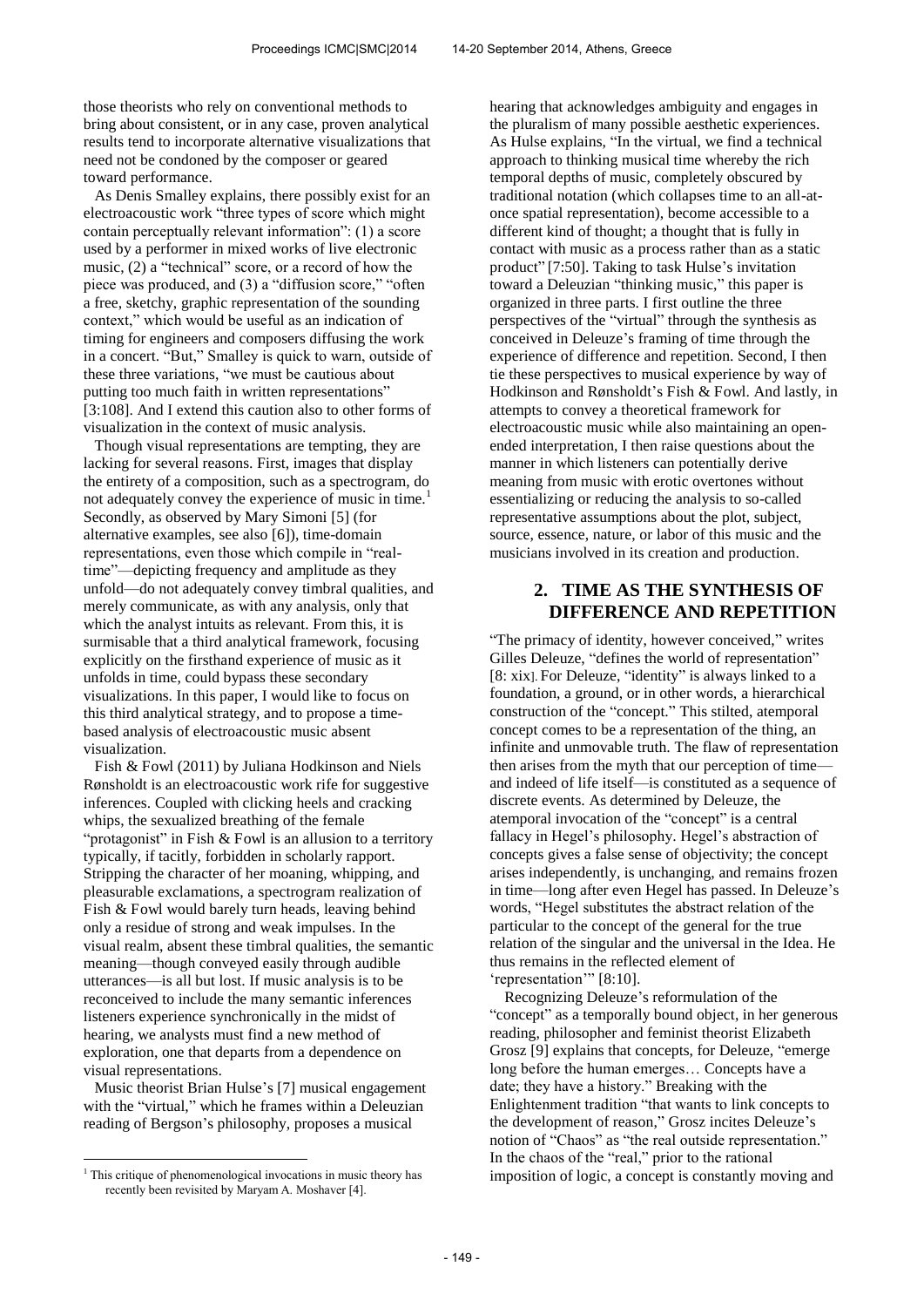continuously revised, always political, and always situational. Thus concepts persist without an absolute identity. In attempting to reconcile this stilted perception of time, Deleuze therefore evokes Henri Bergson's notion of the "virtual."

As summarized in Difference & Repetition [8], Deleuze provides the example of two events A and B. Citing Hume, Deleuze recalls that given a series of events ABABAB, "When A appears, we expect B" [8:70]. Within the realm of the Virtual, each instantiation of "AB" is distinguishable from the last. Herein emerges the relation between the whole and the particular, or between the event and its duration (durée). In recognizing A as an event, we distinguish it from other events through difference—"something new in the mind," but departing from Hume, in the Virtual, A's relation to the whole is asserted likewise through its own "repetition," which we experience synchronically, or in synthesis, as its own difference.

Deleuze conceives of time, after Bergson, through a lens of the present, asserting, "The present alone exists." Durée as a suspension over time is not experienced as a linear trajectory laid before us, nor are we forced to wallow in the retention of past events. Rather, the past and future are suspended virtually in the present. Echoing Marcel Proust, both Bergson and, after him, Deleuze summarize Proust's sense of suspense—this "resonance"—as, "Real without being actual, ideal without being abstract" Deleuze qualifies this statement, continuing, "Indeed, the virtual must be defined as strictly a part of the real object – as though the object had one part of itself in the virtual…." [8:209]. The Virtual arises in the presently experienced contraction of difference and repetition through three syntheses.

- 1) Where **repetition** is the sensation of a relationship between parts, **"first synthesis"** is a contraction of the particular with the general to form this relation. "The sensed quality is indistinguishable from the contraction of elementary excitations, but the object perceived implies a contraction of cases such that one quality may be read in the other, and a structure in which the form of the object allies itself with the quality at least as an intentional part." [8:76]. Each repetition asserts a new event, whereby the difference between these moments becomes less distinguishable increasingly as it becomes idealized to the real. Thus two repetitions can stand in difference from difference itself and, through repetition, two or more presents can become real.
- 2) "Second synthesis" is the **Differentiation**, a virtual imagining of the past, which incidentally takes place in the present. "The past does not follow the present that is no longer, it coexists with the present it was. The present is the actual image, and its

contemporaneous past is the virtual image, the image in a mirror" [10:79].

3) "Third synthesis" occurs as **Differenciation**, whereby the virtual is restored to the present, and constantly "recreated" in a continuous becoming. As summarized by Brian Hulse, "Whereas the second synthesis is given by the present which precedes and largely determines it, the third synthesis is given by the condition whereby the virtual objects and images of the second synthesis are mobilized productively. It restores the virtual to the present as a freedom of creation and becoming" [7:39].

Though Deleuze makes a distinction between "passing presents" and the "pure past," his philosophy aspires to overcome this incongruity of "reminiscence," and to thereby preserve the past as always unfolding in the present. For Deleuze, eroticism holds the key to this preservation. "Every reminiscence, whether of a town or a woman, is erotic. Why is the exploration of the pure past erotic? Why is it that Eros holds both the secret of questions and answers, and the secret of an insistence in all our existence?"<sup>2</sup> Why indeed.

Deleuze never clearly articulates an answer to these questions, but he repeatedly summons the Eros-Mnemosyne relation within the context of "second synthesis," thus invoking eroticism through a Petrarchan intonation, whereby desire is stirred through longing, through distance [8:109].

# **3. THE DUALITY OF THE PAST AND PRESENT, OR PROBLEMS OF REPRESENTATION**

One problem of "thinking music" in the virtual is the very contradiction of an immediately present ontology that rests on a distinction between the virtual (as in virtual reality or the cyberworld) and the "real," formed world.<sup>3</sup> When applied to music, Bergson's conception of the virtual, as durée, whereby synthesis at every stage is contracted unto itself, implies a stacking or hierarchy of musical elements as they are continuously perceived in time. Deleuze and Guattari attempt to resolve this indefinite stacking in their monumental Thousand Plateaus [11], envisioning Bergson's durée, "as a type of multiplicity," where "duration is in no way indivisible, but is that which cannot be divided without changing in nature at each division," not unlike the analytical tensions encountered in a complicated timefrequency distribution [11:483]. To this end, Deleuze and Guattari argue against the multiple, as the

 $\overline{a}$ 

<sup>2</sup> Gilles Deleuze, *Difference and Repetition*, trans. Paul Patton (New York: Columbia University Press), 84.

<sup>3</sup> Though Slavoj Žižek has similarly critiqued Deleuze's notion of the Virtual, I came upon this link to virtual reality independently and hence diverge also from Žižek's panicked consequences. See Slavoj Žižek, *Organs without Bodies: Deleuze and Consequences* (New York: Routledge, 2004).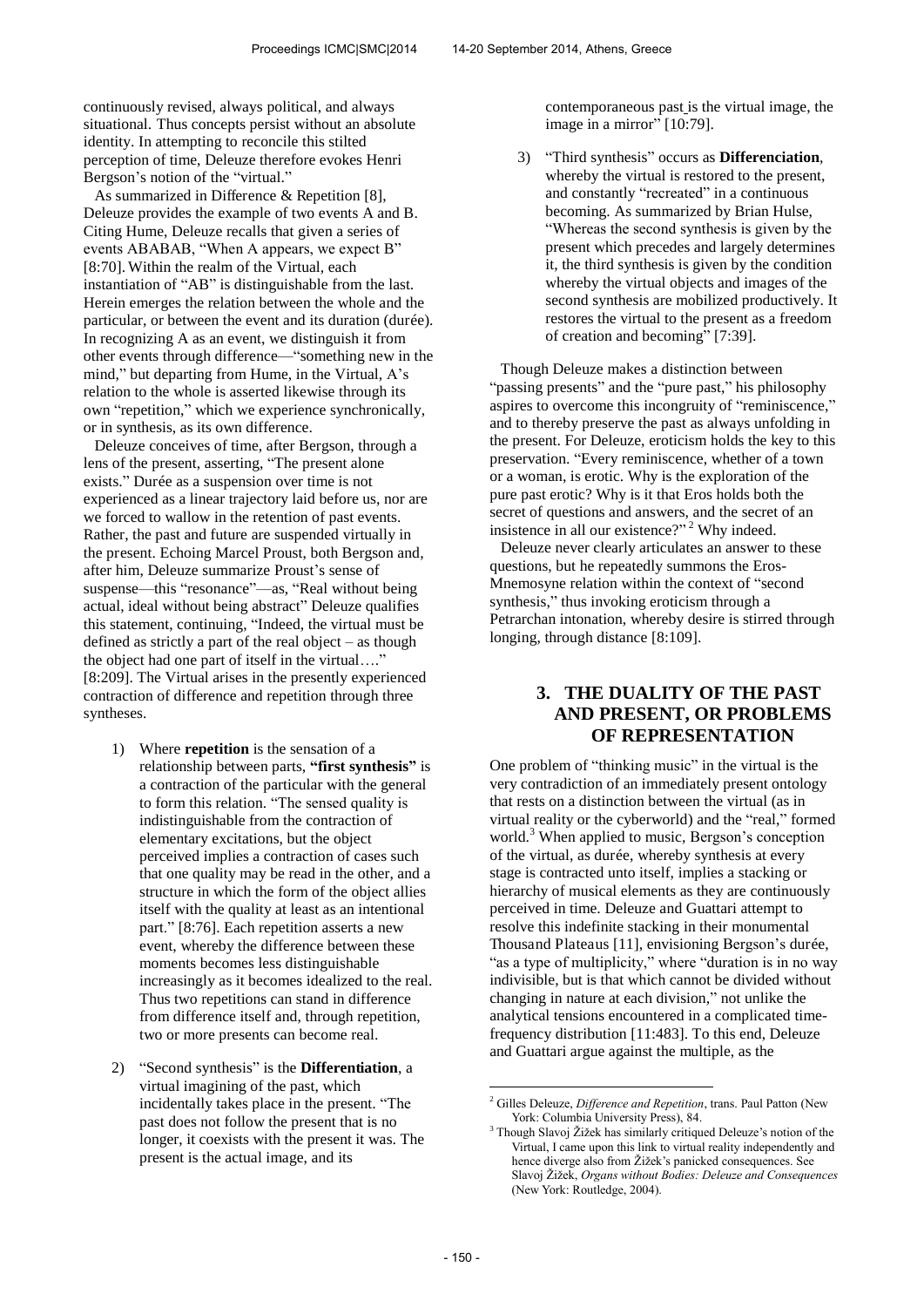distinction between discrete events, in favor of multiplicity, as a qualitative distinction of "intensive difference" [11:164]. Thus pitch levels, durational division, and timbral distinctions can be imagined in graduated differentiation, as referential, relative, codependent events in unfolding in time.

Music is not heard as an agglomeration of atomistic elements. At each partition a new element is created. With each division a newly generated difference is created. And together these elements are combined and intuited by the manner in which we as listeners orient ourselves. A single sound may be discussed in terms of pitch, duration, meter, timbre, and intensity, all of which are retained, yet each is articulated anew with each iteration.

Let us now explore this philosophy within the details of a specific musical work.

### **5. Fish & Fowl**

#### **4.1 Background**

Juliana Hodkinson (b. 1971) is an English born composer who first gained prominence in the mid-2000s while pursuing her PhD in musicology at the University of Copenhagen in Denmark. As Artistic Director of the Copenhagen-based contemporary music collective Ensemble2000, Hodkinson formed ties with musicians all over Europe. In its later inception, Ensemble2000 became Scenatet Ensemble for Art & Music under the guidance of Danish composer Niels Rønsholdt (b. 1978) and art curator Anna Berit Asp Christensen (b. 1971). In 2010, Scenatet's musicians had the idea of releasing an album of Hodkinson's back-catalogue works, and she, having been previously involved with the ensemble and familiar with Rønsholdt's music, requested that he join her to combine creative forces. What resulted from this collaboration over three days in Berlin was Fish & Fowl, a digital synthesis of recordings of eight compositions from the composers' respective catalogues.

Although individually many of these eight works, three from Rønsholdt ("Torso" from Triumph; HammerFall; Die Wanderin) and five works from Hodkinson (*Harriet's Song; sagte er, dachte ich; In*  Slow Movement; what happens when; Why Linger You Trembling In Your Shell?), were performed on acoustic instruments without amplification, the digital mixing of these recordings in ProTools resulted in a new, wholly electronic musical work. The listed instrumentation, which can be found in Table 1, defines the pitch and timbral space that each work occupies, but when combined electronically, the original instrumentation of each piece becomes less informative. Having been electronically modified, these instruments no longer conform to their anticipated real-world behaviors, and, without a corresponding visual image, listeners are free to interpret the music within a reality of their choosing.

Works by Niels Rønsholdt<sup>4</sup>

| Composition         | <b>Instrumentation</b>      |
|---------------------|-----------------------------|
| "Torso," scene from | female voice, clarinet,     |
| Triumph, a micro    | double bass, percussion,    |
| opera (2006)        | electronics, in             |
|                     | collaboration with Signe    |
|                     | Klejs [9 minutes]           |
| HammerFall (2006)   | piano, saxophone,           |
|                     | percussion (including       |
|                     | horse whip, hand thrown     |
|                     | fire crackers, wine glasses |
|                     | for breaking, small balls   |
|                     | made of paper, small        |
|                     | stones/pebbles), w.         |
|                     | optional lighting [8'30     |
|                     | minutes                     |
| Die Wanderin (2007) | violin, piano, percussion,  |
|                     | audio playback (footsteps   |
|                     | and ambient chords), w.     |
|                     | optional video [10          |
|                     | minutes                     |

Works by Juliana Hodkinson<sup>5</sup>

| Composition                                          | <b>Instrumentation</b>                                                                                                                                                                  |
|------------------------------------------------------|-----------------------------------------------------------------------------------------------------------------------------------------------------------------------------------------|
| In Slow Movement (1994)                              | flute, clarinet, violin,<br>cello, piano, guitar,<br>percussion [14 minutes]                                                                                                            |
| sagte er, dachte ich (1999)                          | flute, clarinet, viola, cello,<br>piano, guitar, percussion<br>[10 minutes]                                                                                                             |
| what happens when<br>(1999)                          | soprano, bass recorder,<br>guitar [6 minutes]                                                                                                                                           |
| Why Linger You<br>Trembling In Your Shell?<br>(1999) | violin and percussion with<br>egg-shells, down feathers,<br>and table-tennis balls [10]<br>minutes                                                                                      |
| <i>Harriet's Song</i> (2001)                         | (singing female) viola and<br>percussion (hanging<br>objects such as chimes,<br>keys, a transparent<br>freezer-bag filled with<br>milk, a small music box,<br>metal chains) [10 minute] |

**Table 1**. The works incorporated in Fish & Fowl listed with instrumentation and approximate duration, and organized chronologically.

#### **4.2 The Synthesis of Deleuze and Fish & Fowl**

As a collage of collected artifacts, listeners may attempt already from the opening of Fish & Fowl to trace the music to sound sources with actual "realworld" identities. Yet, when attempting to assign an external representation to specific sounds we find that, though these sounds are "real," in the sense that

 $\overline{a}$ 

<sup>4</sup> Scores and sound files available at www.nielsroensholdt.dk/ and through publisher Edition•S.

<sup>&</sup>lt;sup>5</sup> Scores available through publisher, Edition Wilhelm Hansen.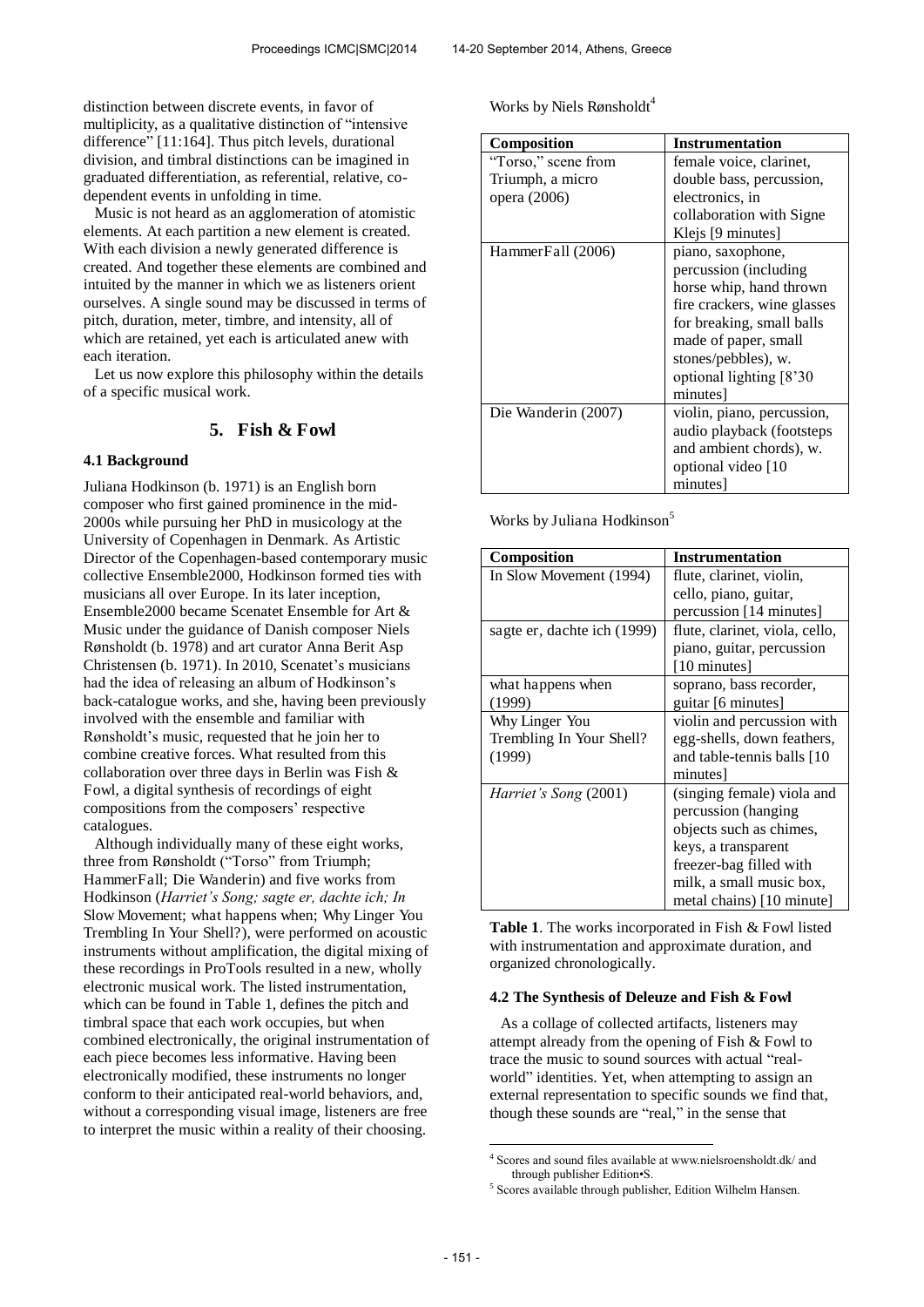listeners hear the agglomeration of these sounds as music (and quite pleasing music at that), outside of the work, these electronic sounds have no "actual" equivalent. In Fish & Fowl, sounds like the long sustained tone of the clarinet that opens the piece [0:00- 0:08] and its echoed imitation in the electronically synthesized sounds that follow extend each repetition, connecting these moments through seamless duration.

In the digital medium, composers are free to exactly repeat a phrase elsewhere simply by copying and pasting. And without needing to notate each element of the music, composers are even further liberated. Through this simple action, the clarinet's initial cry is heard repeatedly and continuously throughout Fish & Fowl. "First synthesis" occurs upon recognizing the clarinet's motive and its subsequent repetitions twice in the first phrase [0:00-1:12]. But this repetition is met with simultaneous different, as the musical role of the motive that opens the piece changes with each iteration. When we arrive at a refrain of the opening material at 16:17, as if reflected through a fun-house mirror the familiar-ness of this music becomes defamiliarized by its very repetition.

We recognize the sound of a woman's breath through "second synthesis," through the reminiscence both from past experience outside the work, but also from within the work in prior simulations of respiration in the clarinet, viola, and saxophone. When digitally recorded, a single gasp or howl can be manipulated and repeated endlessly. By isolating the female voice (as one might deduce from the vocal quality, pitch and timbre), the recorder claims control over the female's asserted sexual dominion by manipulating the volume, force, and number of repetitions in her vocal exclamations. As if the natural bodily response of the female were insufficient, the empowered digital sculptor can tweak the disembodied voice to the correct proportion for optimal listener response, all the while stripping the performer of her expressive freedom. In our personal correspondence Rønsholdt coyly intoned, "Obviously, the emotional atmosphere becomes dark and sexualized when using breath i[n] this way, especially when presented together with whip sounds...That's the underlying drama of F&F [sic], the woman and the things that are happening to her (real or not)." Throughout Fish & Fowl, the vocal breath interacts with and reacts to the instrumental "breathing" as both a repetition of, and by way of differenciation from, itself.

The return of the opening material  $[16:17 - 17:43]$ , as a return is differenciated from our hearing in the beginning of the piece, and this differenciatation—our awareness in the present that this is an event reminiscent from our past, i.e. "third synthesis"—is further augmented by its obvious dissonance with what came directly before it, an interrupted climax, actually, one of several sublimated climaxes that over the course of the piece build with consecutive intensity.

In the refrain, the duration of the clarinet's opening cry has been augmented but succeeded, as before, by the subdued pulsation of instruments in the background. In the refrain, the breath does not enter as "early" as it

did in the beginning. Delayed by 8 seconds from its proximity to the clarinet in the opening, only at 17:02, are hesitant, amplified breaths gasped, now with the accompaniment of a faint drone. Since the sounds of the clarinet and human breath are not so alike that we cannot distinguish between them, we recognize this relation as repetition toward an ideal, as an imminent multiplicity of "intensive differences." This becoming is never actualized; it is a limit, a becoming ideality that is never become. Thus the erotic phonopoesis is everproductive, mobilized and resounding always as both familiar and at once becoming defamiliarized.

Perhaps it's not necessary that we identify exactly how each repetition differs from the last only that they are related. Recall now that Deleuze claimed the erotic for the realm of "second synthesis," as a resonance of the past as it is invoked in our present memory. The shifting of the breath track throughout Fish & Fowl is not merely a compositional effect, but this differentiation has affective implications. The play of intensive timbral and temporal differences affects and retains effects particularly from its erotic resonances. Deleuze invokes Pierre Janet, writing, "As Janet in some ways suspected, it is not amnesia but rather a hypernesia which explains the role of erotic repetition and its combination with difference. The 'never seen' which characterizes an always displaced and disguised object is immersed in the 'already-seen' of the pure past in general, from which that object is extracted. We do not know when or where we have seen it, in accordance with the objective nature of the problematic; and ultimately, it is only the strange which is familiar and only difference which is repeated" [8:109].

#### **6. CONCLUSIONS**

Our experience of Fish & Fowl does not begin and end with mere hearing. The semantic resonance of this work is much richer than any given thirty-six minute and forty-two second duration of time "X." To be sure, one cannot ignore the explicit sexual energy of the repeated vocal climaxes in Fish & Fowl, which coalesce into a synthetic erotic experience when combined with clicking stiletto high-heels, the pounding of a beating heart, and compounded with the physical actions, such as the cracking whip or shattering glass, that are imagined implicitly as caused by "real-world" actors. Every breath, sigh, and moan in Fish & Fowl reinforces the absence of a physical body such that each acousmatic utterance invites listeners to conjure a reality of their own imagining. The orgasmic arrival of the protagonist need not actually occur in the world of the performer for the listener to believe that such an event is imminent.

The manipulated breath and other aspects related to physical presence combine to fashion a protagonist of sorts. This protagonist lives in the world of Rønsholdt's music, as he says "I see the protagonist in Hammerfall as the same one in Die Wanderin," two of the pieces incorporated into Fish & Fowl. But the protagonist, however real in the minds of listeners, is not an actual,